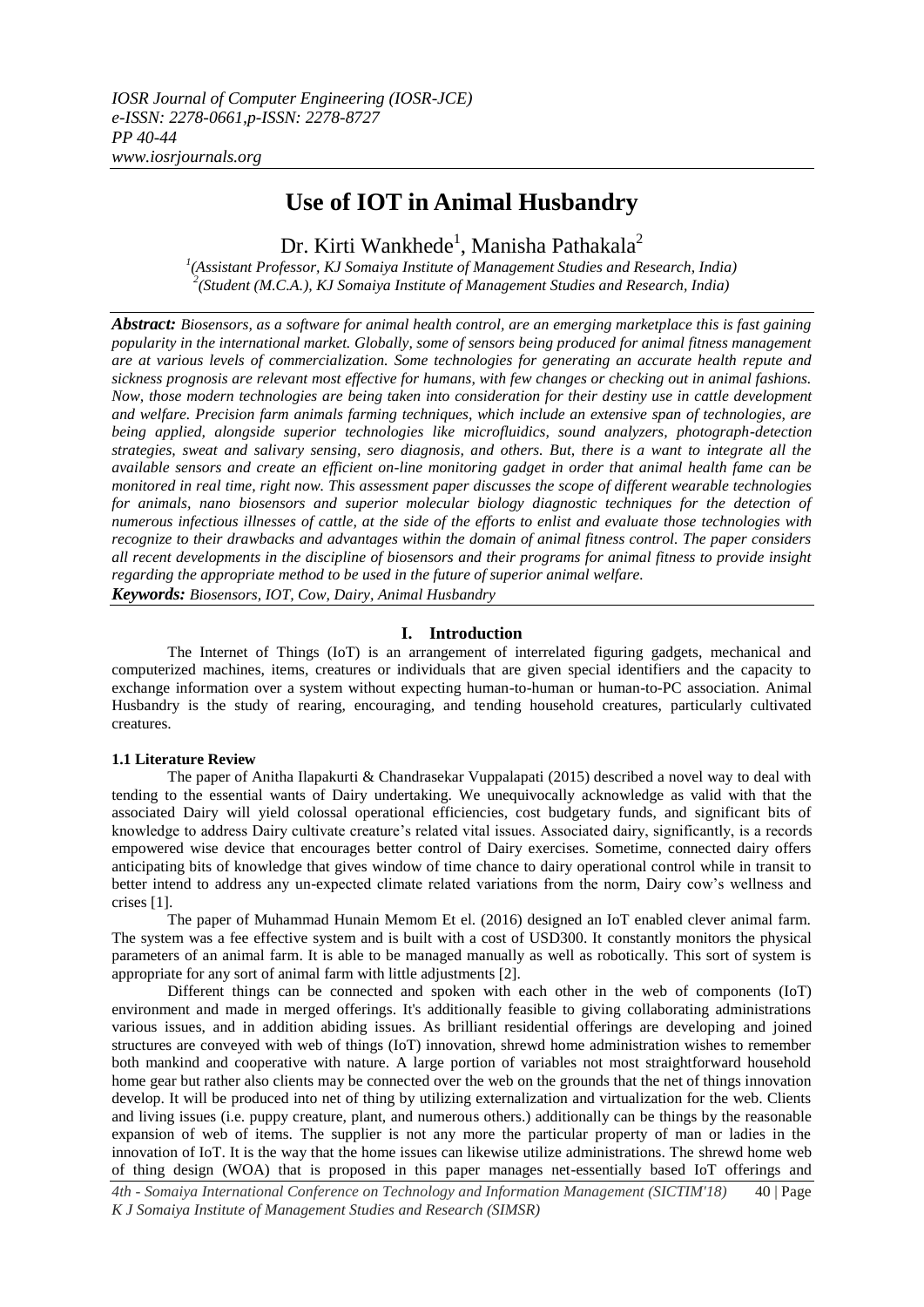transporter coordination and creation with contemporary IPTV framework. The WOA externalizes apparatus, help and transporter and makes utilization of thing understanding base that is worked by methods for connection assessment among the things. What's more, it empowers abiding things to get offerings and broadens focus of transporter things and administration levels. The WOA is relied upon to acknowledge shrewd pet-mind transporter not best to person however likewise to staying things as far as mankind and cooperative with nature. [3]

In the paper of Andy Rosales Elias Et el (2017), the authors designed, applied, and empirically compare an end-to-give up, IoT side-cloud gadget for photo processing and analytics that permits computerized wildlife tracking in faraway locations. They custom designed and deployed the machine on the U.S. Sedgwick Studies Reserve and use it to categorize digital camera-trap pictures that incorporate bears, deer, and coyotes. The multi-tier IoT device, referred to as WTB, connects motion-brought about cameras via WIFI to an onreserve, internet-related, dispensed device. Use of WTB to increase a new approach to neural network schooling for animal reputation in pictures for the reason that this procedure is computationally in depth and calls for each GPU assist and a massive wide variety of CPUs, model education have to be completed at the campus or public cloud. To avoid transmission of a huge number of instance images from Sedgwick to the campus or public cloud to educate with, they send a small range of "empty" images at the campus or public cloud. Then the scientists automatically synthesize a large training records set from them by using covering randomly located animals to be had and easily handy from Google snap shots. As soon as schooling is whole, they deliver the trained model to the images – i.e. to the threshold cloud at Sedgwick, wherein they perform type. With the aid of performing this classification on-web site, the WTB gadget can then transmit best the ones pix containing animals of interest to each of the scientists that request them, saving extensive time and community bandwidth. They put in force and deploy WTB between U.S. and Sedgwick Reserve and empirically evaluate its accuracy and bandwidth financial savings the use of a massive wide variety of snap shots from one of the Sedgwick digital camera traps. They discover that WTB achieves 2% errors for coyote, 1% errors for undergo, and 12% blunders for deer. Compared to the conventional schooling method in which they use actual pictures, they discover that WTB has a universal mistakes fee of 9% versus 3% for the conventional technique, for endure, deer, and empty snap shots. Furthermore, WTB is able to classify pix for which there are too few actual pics to accomplish that the use of the conventional method. In the end, the authors find that WTB can reduce community transfer over the gradual, long-haul community by way of 70% for the use instances we don't forget. As a part of destiny work, they were investigating the way to reduce the mistakes charges similarly and a way to apply this technique to other animals of hobby. To accomplish this, they were shown interest for investigating the incorporation of specific ecological information at unique sensor websites and using additional animal positioning in our photo creation and schooling technique and also planned to increase a notification gadget that makes use of real-time remarks from image evaluation to alert authorities of poachers and to alert site visitors to capacity animal presence. The authors also mentioned about their future investigation how to enforce distinct styles of queries via photo classification and mixing photo analysis with other varieties of IoT sensor and internet information. Especially, they are inquisitive about the use of this method to provide records-pushed decision support for sustainable agriculture processes and ranching at Sedgwick. [4]

The paper written Swathi Ramnath Et el. (2017) describe the IoT based localization and monitoring for unique packages. The authors proved that IoT based systems are extra bendy than other localization systems and their structures also are extra accurate in localization and monitoring. The paper mentioned that huge unfold deployment of IoT is an herbal preference for localization and monitoring programs and its reputation is on the rise. But, safety related elements are nonetheless a count of situation for those packages. [5]

Erik Aguirre Et el (2016) in his paper highlights the reasonability of utilizing a WSN people group for canine observing is contemplated through a 3-D Ray Launching reproduction apparatus. In order to explore the proposed contraption an improved canine model has been advanced pondering particular canine size extents and dielectric properties of its natural tissues, in a mechanized way. A one-story household has been chosen as contemplated circumstance considering its entire topology and attributes. The essential objective was the investigation of the impact of Wi-Fi engendering boundaries inside the usage of a chose pet observing contraption, which has been executed and tried. A disentangled parameterized pooch display is done in the deterministic three-D RL code and conveyed in the situation underneath investigation while in transit to approve reproduction comes about, ended up being an alright method to have the capacity to do radio arranging commitments inside the exact puppy checking application. The estimations offer assessment as far as required hub thickness and in addition on capacity handset zone, so one can agree to protection/ability prerequisites. Uncommon size variables are chosen and thought about getting a most bumbles of 5 dB in expressions of RSSI discovery goofs balance, showing the precision of the 3-d RL reenactment strategy and allowing hub area errands without going before measurement crusades. With a view to actualize the puppy checking machine, an Android based indoor canine observing application has been coded with a view to perform with XBee bits and a MeeGo minicomputer, offering pet following capacities inside the residential family including a pet place

*4th - Somaiya International Conference on Technology and Information Management (SICTIM'18)* 41 | Page *K J Somaiya Institute of Management Studies and Research (SIMSR)*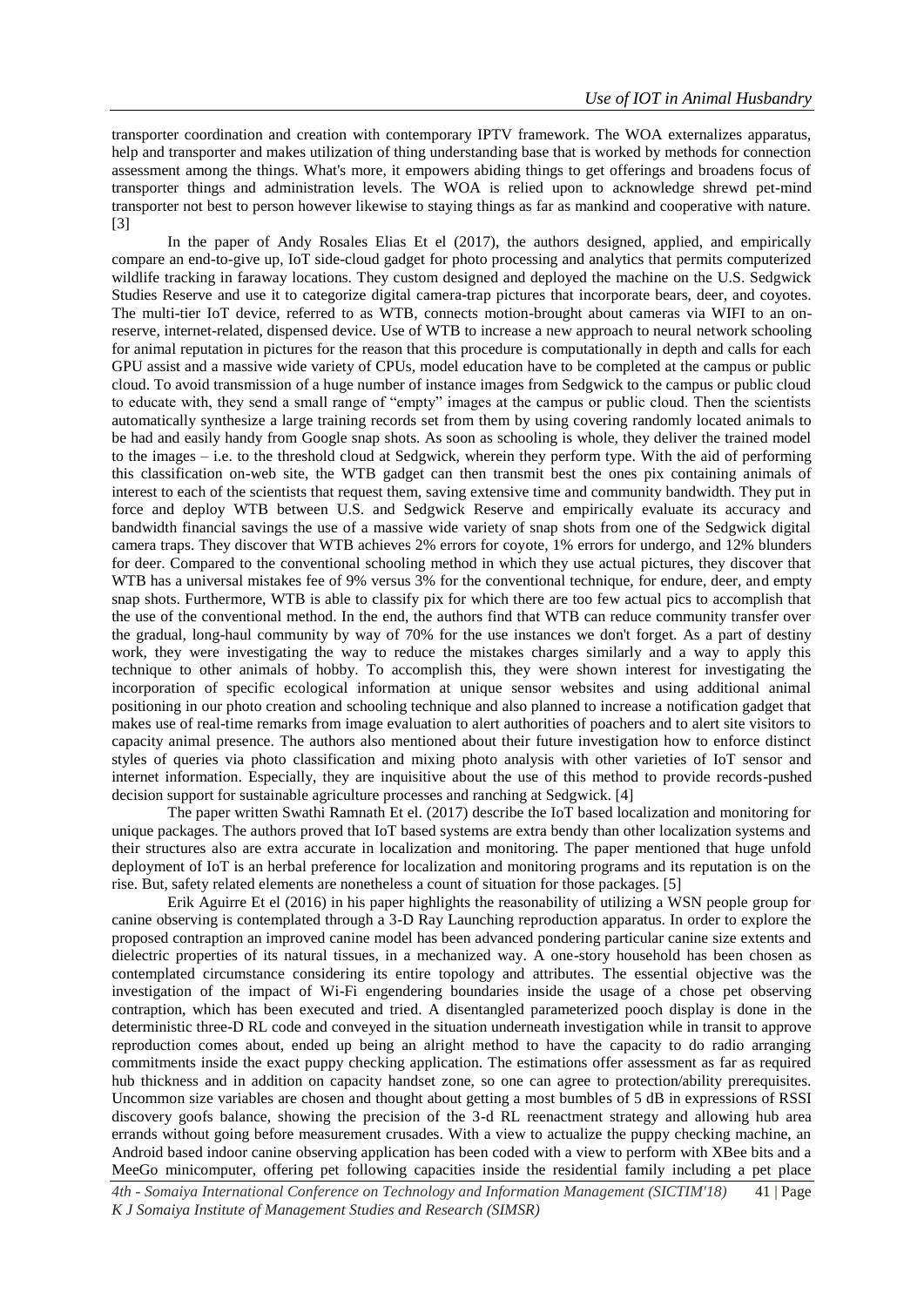calculation in light of fluffy good judgment estimation. The proposed arrangement might be scaled while in transit to offer intuitive dispatch with selective pets and in stand-out sorts of circumstances, with low sending cost. [6].The authors G. Corkery Et el (2013) describes the use of sensing technology into poultry industry and proposed a system shown in Fig. 1 which uses biosensors for observing and maintains the health of poultry farm.



**Figure1:** Schematic of a health indicating parameters and biomarkers measured by biosensors in a Poultry farm. [7]

# **II. Use of IOT in Animal Husbandry**

### **2.1 Monitoring of metabolites**

Monitoring metabolic activities of animals is important. Integrating bio-Nano sensors to stumble on metabolites like lactate, glucose and ATP is being evaluated with animal fashions. These sensors contain electrochemical additives mixed with a radio frequency verbal exchange gadget with an antenna. This system has proved to be dependable when examined on animal models. These bio-Nano sensors have additionally been tested for infection in tissues when introduced within the animal models. No impact was seen at the attention of ATP inside the subcutaneous microenvironment via suture. But, neutrophils infiltration is detected by invasive procedures, like puncturing for biochip or nano-biosensor implantation of Nano-Bio-Sensors. After hemorrhage, the intestinal tract is the organs that are involved in an ischemic injury, which can be measured with the aid of glucose and lactate. Intestinal ischemia reasons variant of intracellular biochemical markers, which assists within the physiological tracking of the bowel beneath strain. On-line biosensors had been used efficiently to display the effect of hypoxia on metabolic prices.

Tracking the metabolism of unfastened-transferring animals can now and again be a hard task. But, an implantable tool with a micro-fabricated sensing platform, an electricity coil and custom designed included circuits has been proposed. It lets in the electrochemical detection of endogenous and exogenous metabolites. An epoxy-stronger polyurethane membrane capable of retaining enzyme interest up to 35 days was used for biocompatibility. The use of a biocompatible membrane produced less inflammation on the web page of implantation of device. Electrochemical sensors for glucose and lactate size in animal bodies are commercially available, and extra such prototypes are being verified. Implantable devices for monitoring drugs might help customize dosages of medicine for animals. Electrochemical sensors are being proved as ideal gadgets for speedy analytic detection and are assisting us monitor the healing range of numerous metabolites. The sensor sensitivity is progressed by means of the usage of nanostructured substances. The biocompatibility of sensors should, but, be addressed. Carbon nanotubes have proved to be fine in recent research, however they will be toxic. Whilst implanting a sensor in animal frame, the sensor balance have to be kept in mind, so the host can tolerate the sensor and there may be a limited foreign body reaction. Furthermore, enough electricity ought to be furnished to those implanted gadgets, as heavy batteries need to be replaced and might upload as an undesirable bulkiness to the device.

#### **2.2 Breath analyzer**

The composition of volatile natural compounds inside the breath can provide deep insight about blood glucose stage. The volatile organic Compounds (VOC) s are separated and quantified for this reason. Typically, the glucose level in blood is related with VOCs like ketone our bodies, ethanol, methanol and exogenous mixes.

*4th - Somaiya International Conference on Technology and Information Management (SICTIM'18)* 42 | Page *K J Somaiya Institute of Management Studies and Research (SIMSR)*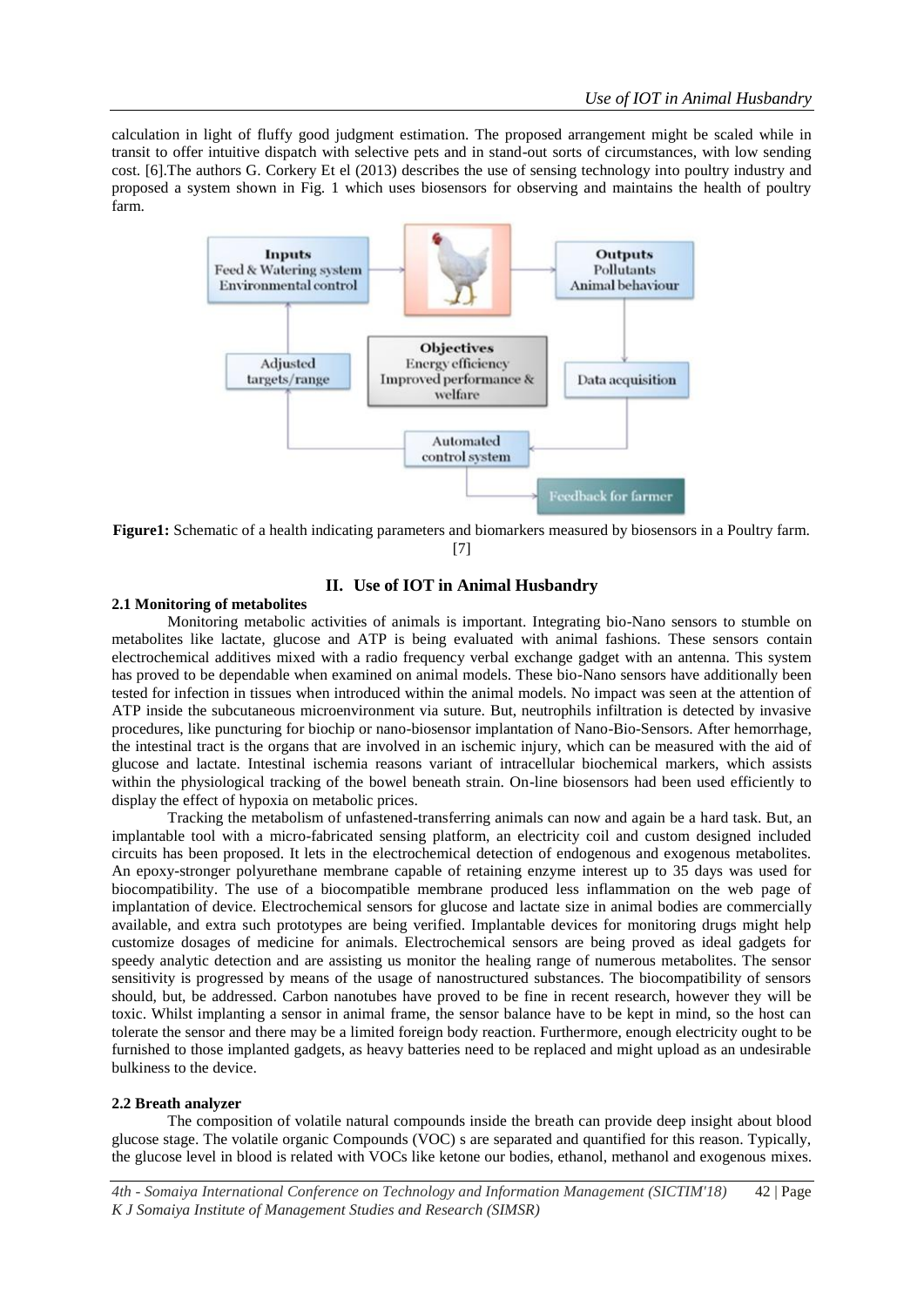Furthermore, risky composition of the exhaled breath can be used for breath analysis—a noninvasive method for urgent diagnosis. Those illnesses consist of many cardiovascular (CVDs) and chronic respiration illnesses. The unstable composition of breath displays the composition of bloodstream and airways, which offers a complete fame of the organism's metabolism. Methods like stable-segment and needle trap micro extraction can be mixed with modern analytical technologies, together with mass spectrometry, which lets in the analysis of exhaled breath. This enables the statistical evaluation of heterogeneous datasets received from studies and lets in early disorder diagnosis. Heady scent detection from animals by digital gadgets can be used for disease detection. Puppies and rats are regularly used for the detection of lung most cancers and tuberculosis. Their noses have special sensory cells that come across the presence of certain volatile compounds. Man-made digital devices, inclusive of Enosis, have attempted to copy this complicated biological device with slight achievement.

Bovine tuberculosis is a livestock sickness with worldwide public health significance. The ability to discover volatile natural compounds produced by way of pathogens has caused a rising interest in human and veterinary remedy alike in diagnosing this sickness. M. bovis contamination may be easily recognized through changes within the unstable organic compound profiles present in breath. Many snared breath biomarkers, similar to alkali, methane, carbon dioxide, CH3)2CO and nitric oxide, might be investigated by highaffectability laser spectroscopic procedures, as tunable diode laser ingestion spectroscopy (TDLAS), consolidated depression yield spectroscopy (ICOS), dig space spill out spectroscopy (CALOS), pit better assimilation spectroscopy (CEAS), and quartz unrivaled photoacoustic spectroscopy (QEPAS). Fingerprints of the biomarkers extend from UV to IR ghastly regions. These sensors, the utilization of the laser spectroscopic systems, are currently industrially accessible and utilized for breath examination. Gas chromatography/massspectrometry examination can screen the nearness of VOCs related with M. bovis disease. A nanotechnologybasically based exhibit of sensors has been carefully fit for identification of M. bovis-excited homestead creatures through breath, which lets in genuine time cows observing.

Sources of foot-and-mouth ailment may be recognized the usage of a noninvasive popular screening method. This technique employs hand held air samplers using electrostatic particle seize, which captures airborne infectious sellers and are later subjected to actual-time PCR. This approach lets in foot and mouth disorder virus monitoring in epidemiological contingencies. Arrays of monolayer-capped gold nanoparticle (GNP) sensors may be used successfully, in aggregate with pattern popularity techniques, for instant and feepowerful diagnostic consequences from exhaled breath samples. The intent and advantages of using breath analysis utilizing monolayer-capped GNP sensors in extraordinary fields of medication like infect ology, respiratory medicinal drug and oncology had been very well determined. A recent patent, which can be beneficial to determine respiration health in animals, can hit upon carbon dioxide from fluid.

# **2.3 Virtual animal fitness**

Advances in digital era are revolutionizing the animal fitness market. Many Apps has been developed to reinforce the connection among veterinarians and pet proprietors. Engineers at all leading businesses are developing virtual generation to satisfy the wishes of puppy proprietors, dairy farmers and cattle managers. PetDialog is an app that lets in customers to monitor exercising and dietary intake, socialization and other activities with the assist of an integrated calendar that sends out alerts for routine care inclusive of vaccines. Veterinary hospitals were observed missing in on line appointment scheduling and on line cash transfers systems, and had bulky animal coverage procedures, however new development of digital systems is making it simpler to control animal fitness. Apps on smartphones can music and send animal behavior to veterinarians for faster, more correct medical aid.

Apps are also being designed to automate long-standing practices in food manufacturing. An app known as BCS Condition has been released in ten languages because of its capability to song cow's frame conditions. Many illnesses that spread to human beings originate in animals; therefore, virtual fitness technologies can assist, manipulate sickness outbreaks.

#### **2.4 Financial results**

Numerous resourceful sensing gadgets and concepts were demonstrated and additionally proposed in latest past years, however constructing a miniaturized device that may transmit data in a real-time style and also can simultaneously come across multiple goal molecules remains a bottleneck.

Farmers ought to recollect the monetary dimensions of making an investment in sensors. The accounting records of farms can offer good sized records concerning the productiveness of those farms and the impact of the usage of sensor structures. Take a look on 217 Dutch dairy farms which has proved to be beneficial in this regard, giving the insight into the monetary results of such investments. The Malmquist total component productivity index is used to measure the productiveness alternate for farms with and without sensor systems. This index exhibits the gradual adjustments in a farm's productivity, and tells us how technical modifications make contributions to success. Latest studies have suggested that sensor systems may also

*4th - Somaiya International Conference on Technology and Information Management (SICTIM'18)* 43 | Page *K J Somaiya Institute of Management Studies and Research (SIMSR)*